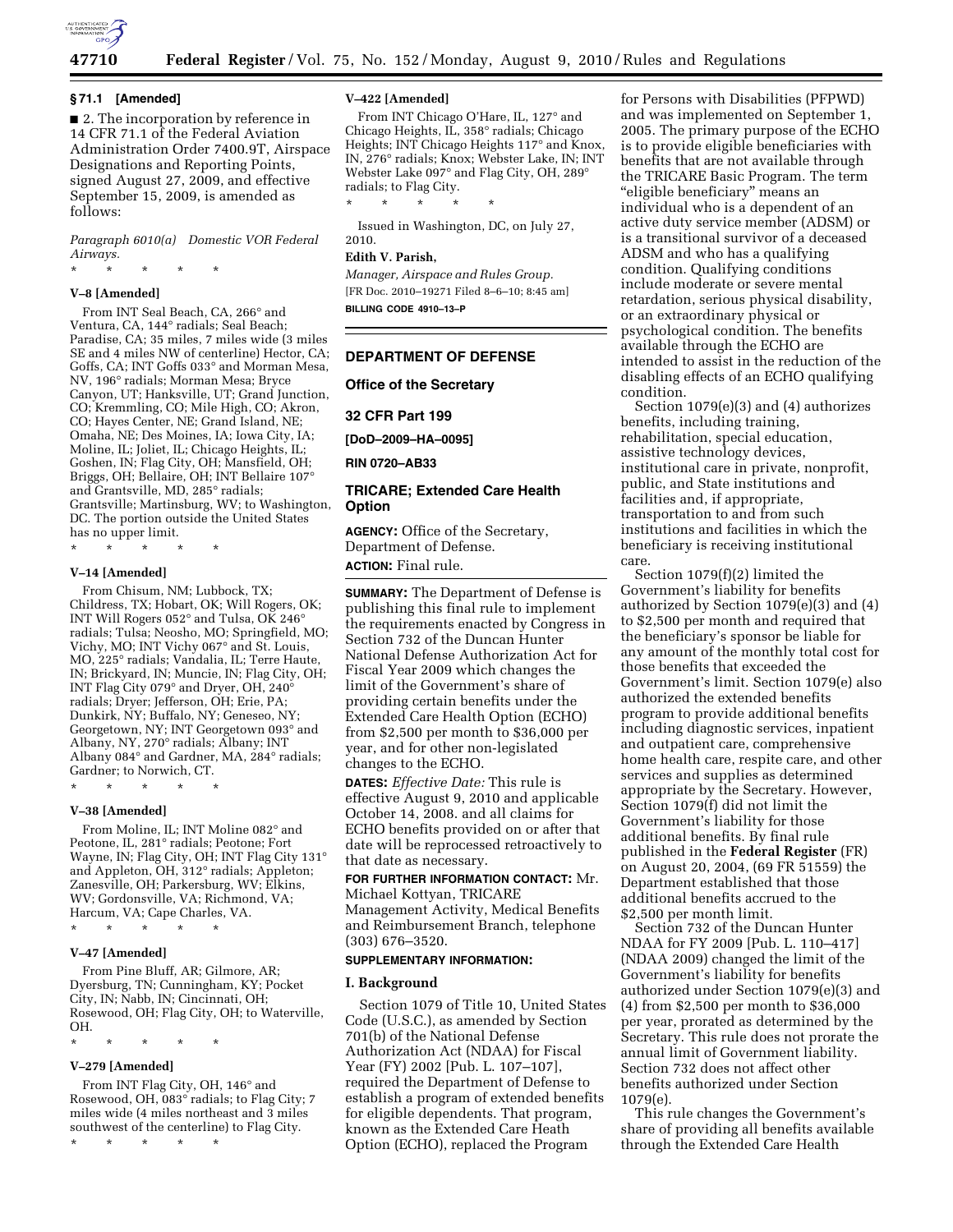Option from \$2,500 per month to \$36,000 per FY. This rule does not change the Government's liability for benefits provided by the ECHO Home Health Care (EHHC) benefit or the EHHC Respite Care benefit.

Additionally, Section 732 changed the sponsor's liability for costs exceeding the limit of the Government's liability from a per-month basis to a per-year basis; this rule includes that change.

The following additional changes contained in this rule are further discussed below: Deletes references to the PFPWD, eliminates allocating the allowable cost of durable equipment authorized for purchase through the ECHO, clarifies the monthly reimbursement for benefits received through the EHHC, and allows a waiver of the requirement to enroll in the sponsor's branch of Service Exceptional Family Member Program (EFMP) in order to register in the ECHO.

Active duty family members who have a qualifying condition are eligible to receive benefits through the ECHO. Qualifying conditions include moderate or severe mental retardation, a serious physical disability, or an extraordinary physical or psychological condition such that the beneficiary is homebound. Serious physical disabilities include those conditions that preclude an individual from the unaided performance of at least one major life activity such as breathing, cognition, hearing, seeing, and age-appropriate ability essential to bathing, dressing, eating, grooming, speaking, stair use, toilet use, transferring, and walking.

The ECHO, as the replacement for the PFPWD, has been fully implemented for several years; it is, therefore, appropriate to delete references in the regulations to the transition of the PFPWD to the ECHO.

Durable equipment, which is defined as a device or apparatus which does not qualify as ''Durable Medical Equipment'' under the TRICARE Basic Program but which is essential to the efficient arrest or reduction of the functional loss resulting from, or the disabling effects of an ECHO-qualifying condition, is eligible for TRICARE coverage through the ECHO. Paragraph (g)(2) within Sec. 199.5 provides for prorating the allowable amount for durable equipment over a calculated period of time. The method of proration resulted in the monthly benefit limit of \$2,500 being divided, at the ECHO-registered beneficiary's sponsor's discretion, at least equally between the allowable cost of purchasing ECHO-authorized durable equipment and the cost of other authorized ECHO benefits. As a result of Section 732 and the changes made in

this rule, the allowable expense for durable equipment accrues to the maximum FY Government limit of \$36,000. Therefore, proration of allowable durable equipment expense is no longer an appropriate option. As a result, the ECHO beneficiary's sponsor will have only one cost-share liability for each authorized item of durable equipment purchased through the ECHO.

The ECHO Home Health Care benefit is limited on a FY basis to the amount TRICARE would reimburse a Skilled Nursing Facility (SNF) if the beneficiary were a patient in the SNF. Paragraph  $(g)(4)(iii)$  of Sec. 199.5 limits the maximum monthly Government reimbursement for the EHHC, including EHHC respite care, to no more than onetwelfth of the annual maximum Government cost-share. Because the actual number of days in the month varies, the one-twelfth limit can be over or understated for a given month. This rule revises that requirement by taking into account the actual number of days in a month EHHC benefits are received.

As required by Section 1079(d)(1), eligible beneficiaries must register in the ECHO in order to receive ECHO benefits. Evidence of enrollment in the sponsor's branch of Service's EFMP is required in order to register in the ECHO. The Department recognizes there are circumstances when that requirement is not appropriate. This rule specifies when the EFMP enrollment requirement can be waived.

Except as specified herein, all other requirements of the ECHO remain as currently published.

#### **II. Public Comments**

We provided a 60-day public comment period following publication of the proposed rule in the **Federal Register** (74 FR 44800) on August 30, 2009. No comments were received. However, following additional Department review, Section 199.5(g)(2)(ii) was revised further to clarify the sponsor's cost-share liability for benefits received under this section.

#### **III. Regulatory Procedures**

## *Executive Order 12866,* ''*Regulatory Planning and Review*''

Section 801 of Title 5, United States Code (U.S.C.), and Executive Order (E.O.) 12866 require certain regulatory assessments and procedures for any major rule or significant regulatory action, defined as one that would result in an annual effect of \$100 million or more on the national economy or which would have other substantial impacts. It has been certified that this rule is not an

economically significant rule, however, it is a regulatory action which has been reviewed by the Office of Management and Budget as required under the provisions of E.O. 12866.

#### *Section 202, Public Law 104–4,*  ''*Unfunded Mandates Reform Act*''

It has been certified that this rule does not contain a Federal mandate that may result in the expenditure by State, local and tribal governments, in aggregate, or by the private sector, of \$100 million or more in any one year.

## *Public Law 96–354,* ''*Regulatory Flexibility Act*'' *(5 U.S.C. 601)*

The Regulatory Flexibility Act (RFA) requires each Federal agency prepare, and make available for public comment, a regulatory flexibility analysis when the agency issues a regulation which would have a significant impact on a substantial number of small entities. This rule will not significantly affect a substantial number of small entities for purposes of the RFA.

### *Public Law 96–511,* ''*Paperwork Reduction Act*'' *(44 U.S.C. Chapter 35)*

This rule will not impose significant additional information collection requirements on the public under the Paperwork Reduction Act of 1995 (44 U.S.C. 3501–3511). Existing information collection requirements of the TRICARE and Medicare programs will be utilized.

## *Executive Order 13132,* ''*Federalism*''

This rule has been examined for its impact under E.O. 13132 and it does not contain policies that have federalism implications that would have substantial direct effects on the States, on the relationship between the national government and the States, or on the distribution of power and responsibilities among the various levels of government; therefore, consultation with State and local officials is not required.

## **List of Subjects in 32 CFR Part 199**

Extended benefits for disabled family members of active duty service members, health care, military personnel.

■ Accordingly, 32 CFR part 199 is amended as follows:

# **PART 199—[AMENDED]**

■ 1. The authority citation for part 199 continues to read as follows:

**Authority:** 5 U.S.C. 301; 10 U.S.C. Chapter 55.

- 2. Section 199.5 is amended by:
- a. Removing paragraphs (b)(4),
- (g)(2)(ii) introductory text through
- (g)(2)(ii)(C)(*2*), and (g)(2)(ii)(E);